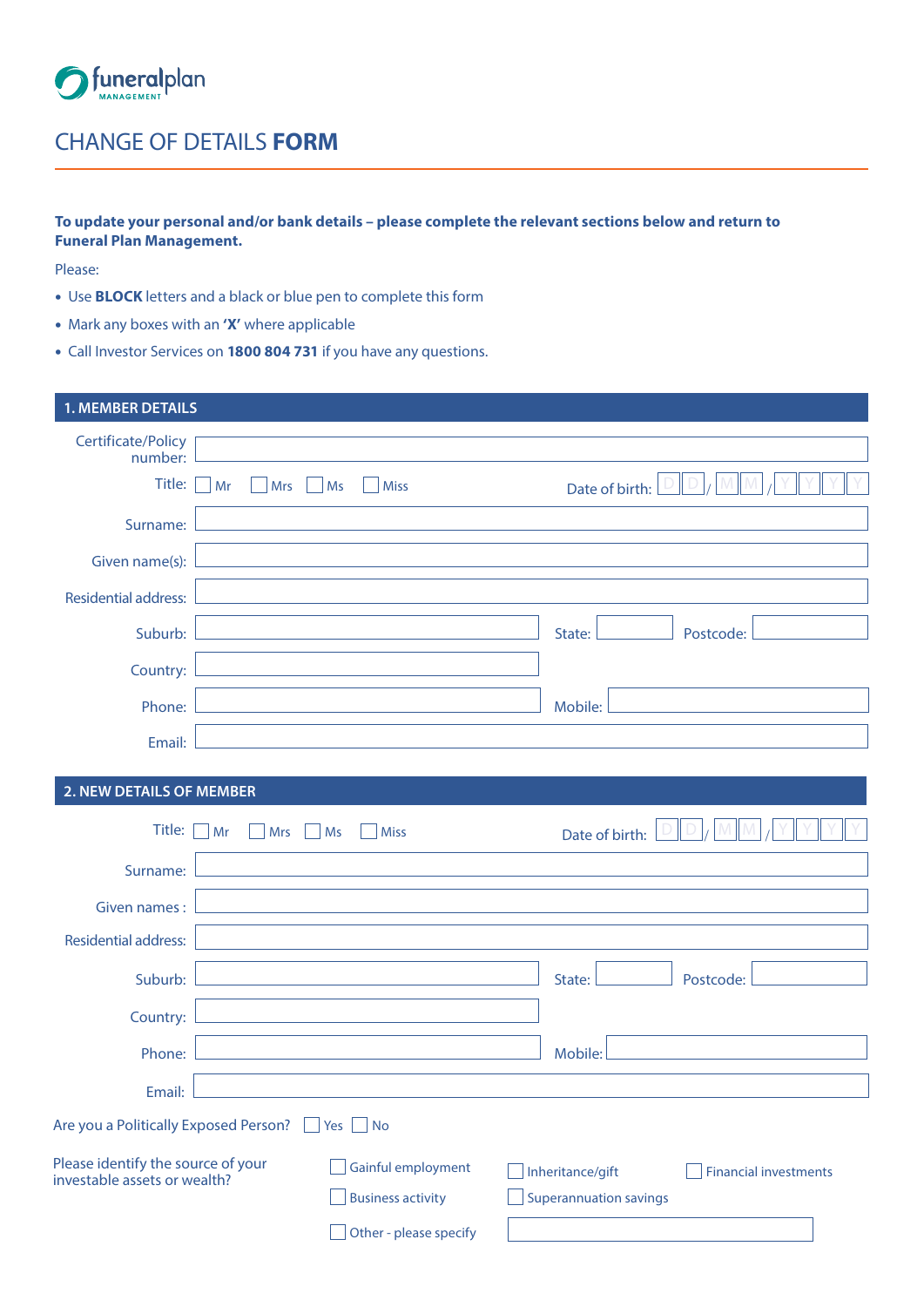### **3. CHANGE OF AUSTRALIAN FINANCIAL INSTITUTION ACCOUNT DETAILS**

Please change my nominated Australian financial institution details to those listed below.

Providing your nominated Australian financial institution details below means that you authorise the use of this information for all future deposit transaction requests that you initiate.

| Name of Australian<br>financial institution: |        |                 |  |
|----------------------------------------------|--------|-----------------|--|
|                                              |        |                 |  |
| Branch name:                                 |        |                 |  |
| Name of account<br>holder(s):                |        |                 |  |
| <b>Branch number</b><br>(BSB):               | $\sim$ | Account number: |  |

#### **4. DIRECT DEBIT DECLARATION AND SIGNATURE(S)**

#### **Confirmation**

- I/we request and authorise Lifeplan Australia Friendly Society Limited (Lifeplan), User ID 086326, ABN 78 087 649 492.
- to debit funds through the Bulk Electronic Clearing System (BECS) according to the details specified above from my/our nominated Australian financial institution account and will be subject to the terms and conditions of the Direct Debit Service Agreement.
- I/we are authorised to operate my/our nominated Australian financial institution account.
- I/we have read, understood and agree to the terms and conditions set out in this Request and in the Direct Debit Request Service Agreement.
- I/we acknowledge and agree this Direct Debit arrangement is governed by the Direct Debit Request Service Agreement.
- I/we agree to indemnify Lifeplan against all losses, costs, damages and liability (including, without limitation, legal costs and expenses on a full indemnity basis) that Lifeplan may suffer as a result of my/our breach of the Direct Debit Request Service Agreement, or
- providing an invalid or non-binding direct debit request or Lifeplan otherwise acting upon any unauthorised direct debit request. This indemnity is a continuing obligation, separate and independent from other obligations and survives termination of this agreement. It is not necessary for Lifeplan to incur expenses or make payment before enforcing this right of indemnity.
- I/we agree to pay Lifeplan all or any sum due without deduction or set-off. This indemnity does not apply to the extent of any fraud, negligence or breach of trust by Lifeplan.
- I/we acknowledge and agree that by signing and/or providing Lifeplan with a valid instruction in respect to my/our Direct Debit Request, I/we confirm that I/we have understood and agreed to the terms and conditions governing the debit arrangements between myself/us and Lifeplan as set out in this Direct Debit Request and in my/our Direct Debit Request Service Agreement.

#### Signature(s)

All account signatories must sign below.

#### **Signature of Australian financial institution account holder** Signature of Australian financial institution account holder

| Print name | Print name |
|------------|------------|
|            |            |
|            |            |
| Date:      | Date:      |